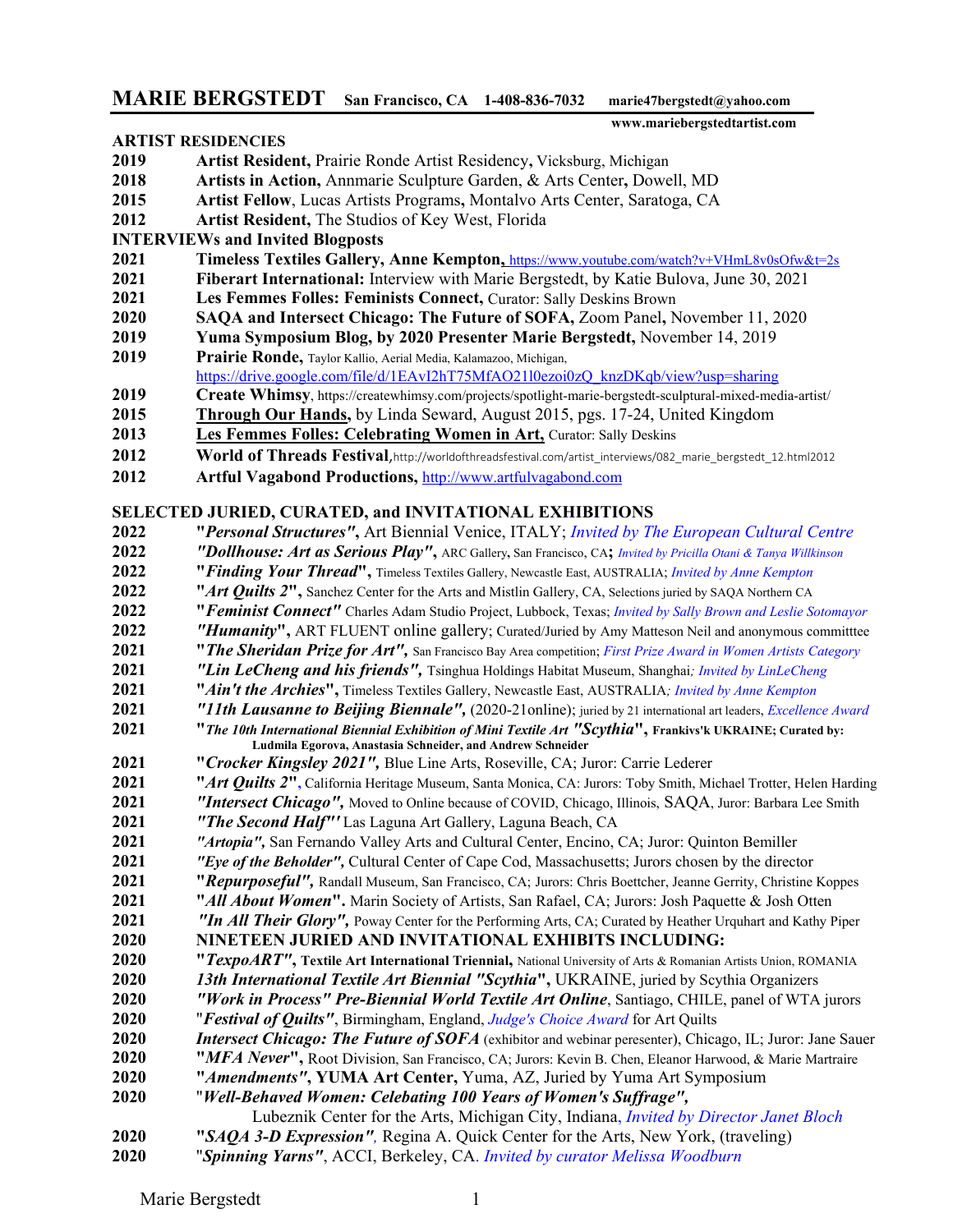| 2020 | Crocker Art Museum juried Art Auction 2020, Sacramento, CA                                                            |
|------|-----------------------------------------------------------------------------------------------------------------------|
| 2020 | "Women Artists Making Their Mark", O'Hanlon Center for the Arts, Mill Valley, CA; Jurors: Donna Seager & Suzanne Gray |
| 2019 | ELEVEN JURIED AND INVITATIONAL EXHIBITS INCLUDING:                                                                    |
| 2019 | "World Textile Art VIII Bienal" International de Arte textil Contemporaneomento, Madrid,                              |
|      | SPAIN, Jurors: Velta Raudzepa (Latvia), Marta Kowalewska (Poland), Tania Pardo (Spain)                                |
| 2019 | "Beyond the Surface", SDA Biennial, St. Louis, Missouri, Second Place Award, Jurors; Jim Arendt & Jo Stealey          |
| 2019 | "Mill Hands", Solo Exhibit, Prairie Ronde Gallery, Vicksburg, Michigan; Invited by John Kern                          |
| 2019 | "The Festival of Quilts", NEC, Birmingham, ENGLAND                                                                    |
| 2019 | "SAQA 3D Expression", Gerald Ford Presidential Museum, Michigan & traveling, Ohio, Mississippi                        |
| 2019 | "FOLKSY", Annmarie Sculpture Garden & Arts Center, Dowell, MD, Jurors from Smithsonian Institution                    |
| 2019 | "Resolutions", Solo Exhibit, Canessa Gallery, San Francisco, CA; Invited by Zach Stewart                              |
| 2019 | "ITAB IV International TECHstyle Art Biennial", San Jose Museum of Quilts and Textiles, CA;                           |
|      | Jurors: Nathalie Miebach, Clay Bavor, Janet Echelman                                                                  |
| 2019 | "Teapots! 13th Invitational Exhibition", Morgan Contemporary Glass Gallery, PA; Invited by Amy Morgan                 |
| 2018 | SEVENTEEN JURIED AND INVITATIONAL EXHIBITS INCLUDING:                                                                 |
| 2018 | "Chaozhou International Embroidery Art Biennale", Chaozhou City Museum, China:<br>Ħ                                   |
|      | "Specially Invited Artist" by Executive Curator Lin LeCheng                                                           |
| 2018 | "Liberty", ARC Gallery, San Francisco, CA; Juror's Award by Donna Seager                                              |
| 2018 | "10th From Lausanne to Beijing International Fiberart Biennale, Beijing, CHINA; Council of Jurors                     |
| 2018 | "Revelations", Solo Exhibit, Throckmorton Theatre, Mill Valley, CA; Invited by Ronie Dalton & Margaret Moster         |
| 2018 | "Fiber Art in A Care Narrative", Tsinghua University, Beijing, CHINA; Invited by Kelly Liang                          |
| 2018 | "The Museum of Curious Perceptions", Pajaro Valley Arts Gallery, Watsonville, CA; Invited by Rose Sellery             |
| 2018 | Fourth Wall Gallery, Two-person exhibit with Roz Ritter, Oakland, CA, Invited by Susan Aulik                          |
| 2018 | "Valdosta National 2018", Dedo Maranville Gallery, Valdosta State Univ., GA; Juror: Linda Hall Honorable Mention      |
| 2017 | TEN JURIED AND INVITATIONAL EXHIBITS INCLUDING:                                                                       |
| 2017 | "FIBER ARTS VIII", Sebastopol Center for the Arts, CA; Jurors: Eszter Bornemisza, Wendy Lugg, Jason Pollen            |
| 2017 | "FACETS", Blue Line Arts, Roseville, CA; Small-Group show, <i>Invited</i> by Tony Natsoulas                           |
| 2017 | "Teapots! 11th Invitational", Morgan Contemporary Glass Gallery, Pittsburgh, PA, Invited by Amy Morgan                |
| 2017 | "Out of the Ordinary", Artik: Art & Architecture, San Jose, CA, Invited by Kathryn Funk                               |
| 2016 | THIRTEEN JURIED AND INVITATIONAL EXHIBITS INCLUDING:                                                                  |
| 2016 | "World of Threads Festival", www. whimsical, wacky and Wild, CANADA; Curators: Dawne Rudman & Gareth Bate             |
| 2016 | "Wedding Dress: Yesterday, Today, & Tomorrow", San Jose Museum of Quilts & Textiles, CA; Invited by Kate Eilertsen    |
| 2016 | "Fiberart International 2016", Pittsburgh, PA, Jurors: Chunghie Lee, Arturo Alonzo Sandoval, Tali Weinberg            |
|      | People's Choice Award at Pittsburgh Center for the Arts                                                               |
| 2016 | "Four Your Entertainment" Invitational Exhibition, somethings looming gallery, Reading PA                             |
| 2016 | "By Hand", Blue Line Arts, Roseville, CA; Juror: Elizabeth R. Agro, First Place                                       |
| 2016 | "Outside the Line", Marin Society of Artists, San Rafael, CA; Juror: Stuart Wagner Honorable Mention                  |
| 2016 | "Threads", Annmarie Sculpture Garden, MD; Juror: Renate Maile-Moskowitz, Juror's Award                                |
| 2016 | "2016 NICHE Awards", American Made Show, Washington DC, Finalist                                                      |
| 2015 | SIX JURIED AND INVITATIONAL EXHIBITS INCLUDING:                                                                       |
| 2015 | Solo Exhibition, Rebecca Randall Bryan Art Gallery, Coastal Carolina Univ; Invited by Director James Arendt           |
| 2015 | "Bold Expressions", Sacramento Fine Arts Center, Carmichael, CA; Juror: Margot Schulzke Best of Show Award            |
| 2014 | <b>FOURTEEN JURIED EXHIBITIONS INCLUDING:</b>                                                                         |
| 2014 | "BeachComber Art", Annmarie Sculpture Garden, Dowell MD; Jurors:Mark Haddon & Jenny Walton Awarded Future Exhibit     |
| 2014 | "29th Tallahassee International", Florida State Univ. Gallery, Jurors: Carrie Anne Baade & John Mann                  |
| 2014 | "Me, Myself & I", some things looming gallery, Reading, PA; Juror: Bruce Hoffman Awarded Future Exhibit               |
| 2014 | "Reflections", Main Gallery Solo: Olive Hyde Art Gallery, Fremont, CA; Invited byr: Sandra Hemsworth Petrich          |
| 2014 | "Constructed Visions", St. Louis Artists' Guild, Clayton, MO; Juror: Erin Furimsky Elaine Small Award                 |
| 2013 | <b>THIRTEEN JURIED EXHIBITIONS INCLUDING:</b>                                                                         |
| 2013 | "Threads", Tubac Center of the Arts, Tubac, AZ: Juror: Kay Khan Best of Show Award                                    |
| 2013 | "Fresh Art", Marin Society of Artists, Ross, CA; Juror: Rene de Guzman First Place Award                              |
| 2013 | "Relativism": TWO PERSON EXHIBIT, Merced College Art Gallery, CA, Curated by Susanne French & College Faculty         |
| 2013 | "FiberArt 2013 International", Pittsburgh, PA and traveling to San Jose Museum of Quilts and Textiles, CA             |
| 2013 | "Fantastic Fibers 2013", Yeiser Art Center, Paducah, KY; Juror: Rusty Freeman Second Place Award                      |
| 2012 | <b>SEVENTEEN JURIED EXHIBITIONS INCLUDING:</b>                                                                        |
| 2012 | "World of Threads Festival", a Common Thread international exhibition, Toronto and Oakville, Ontario, Canada          |
|      | Canadian Sculpture Center; gallerywest, & Queen Elizabeth Park Community and Cultural Centre                          |
|      |                                                                                                                       |